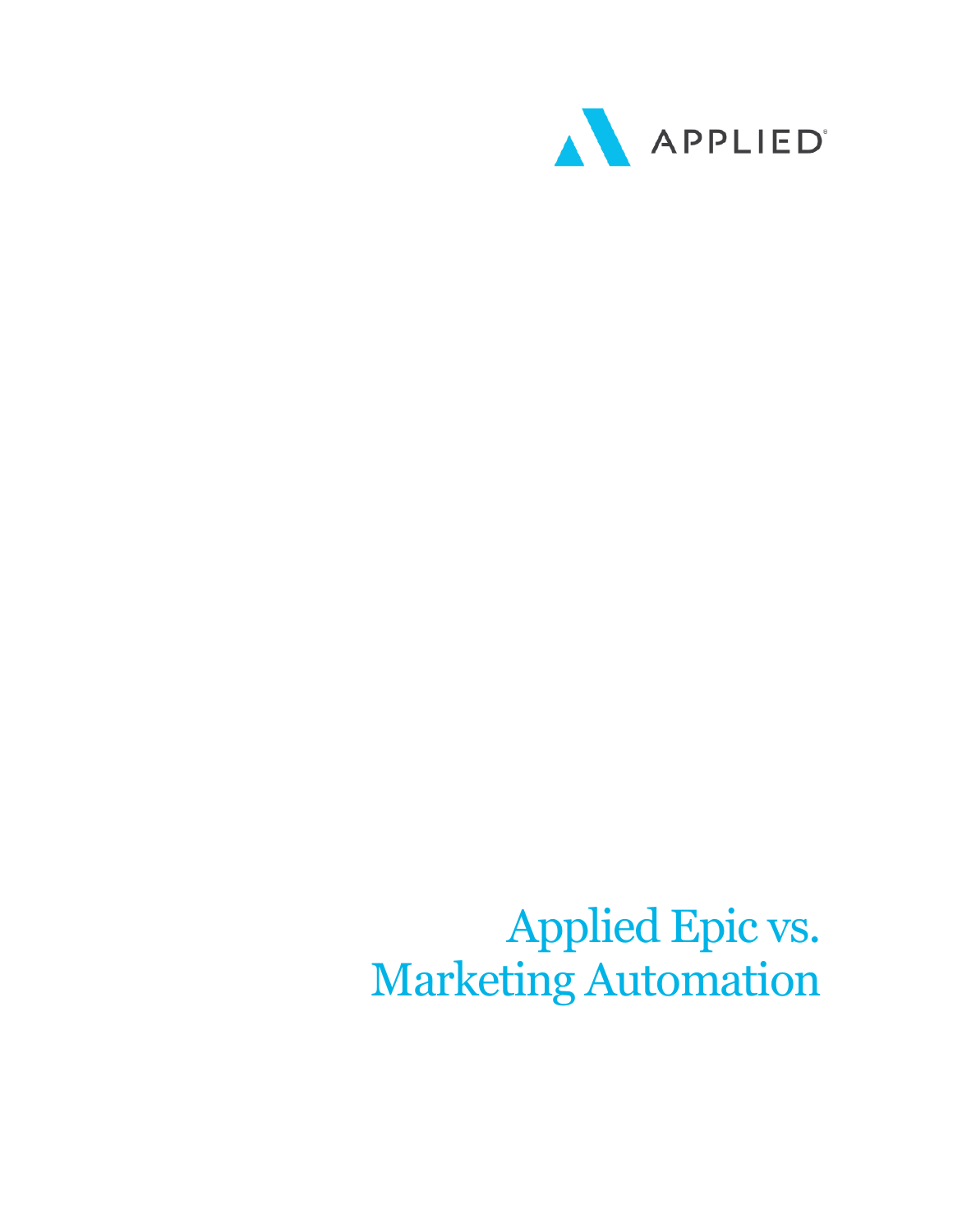## **What are Applied Epic Marketing Campaigns?**

Marketing Campaigns are a functionality within Applied Epic that allow users to send mass communications to contacts that are stored within Applied Epic. To send or schedule a marketing campaign, a user must run a marketing report in Applied Epic and choose the output of the campaign such as e-mail or SMS. Email templates sent out through Marketing Campaigns can be customized through word.

## **What is Applied Marketing Automation?**

Applied Marketing Automation is a browser based, content driven marketing platform. Individuals will access Applied Marketing Automation outside of their Applied Epic environment but will have the contact information stored in Applied Epic at their disposal. Users can attach content to e-mails that they send out to contacts, and they can create multiple branding profiles to address specific consumer experiences.

## **When do I use Marketing Automation in Epic vs the new Applied Marketing Automation tool?**

Applied Epic's base functionality includes marketing. This means you can run a report to create and filter a list, and send an email, text or attachment to those contacts based on information in their client record. Applied Epic also has the ability to generate an email, text or attachment based on rules within an activity to a specific individual you determine. These functionalities are effective and efficient ways to communicate with your customers in service workflows, and will continue to be a key part of the base functionality of Applied Epic.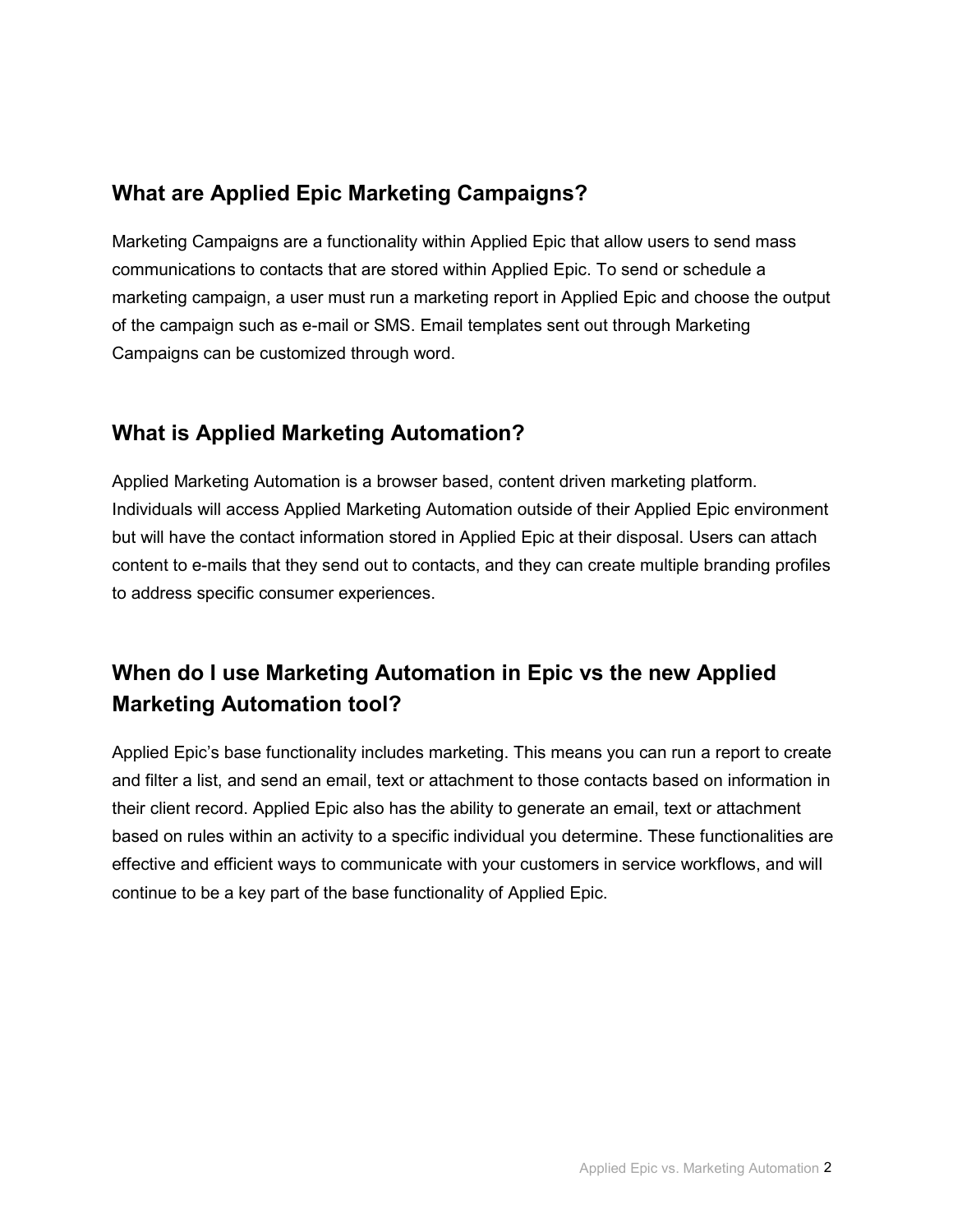However, the nature of marketing is different. Businesses need to engage with their customers through many touchpoints a month; some consultative and informative, some to round out conversations, and others purely sales-driven. Rules and regulations vary by country, state, and province, but all require interaction with a contact to ensure they wish to be solicited. While that communication is under regulatory scrutiny if the contact is not an active contracted account with your business, even those that are may wish to make a choice on what type of engagement they have with your business. Applied Marketing Automation is tailored for this use. Managing the opt-in/opt-out and subscriber process agents and brokers and communicate with confidence to leads, prospects and customers alike. Further, Applied Marketing Automation enhances that communication by storing and sharing insights on the success of the email campaign. Intended for customers and prospects alike, Applied Marketing Automation is intended to be used as the consultative tool for your whole organization to enhance their engagement strategy beyond the service-focused email system within Applied Epic.

| <b>Functionality</b>        | <b>Applied Marketing</b><br><b>Automation</b> | <b>Epic Marketing Campaigns</b> |
|-----------------------------|-----------------------------------------------|---------------------------------|
| Ability to send mass emails | Yes                                           | Yes                             |
| Able to Customize Emails    | Yes, in browser                               | Yes, in word                    |
| Ability to attach content   | Yes, in browser                               | Yes, in word                    |
| Ability to send SMS         | Future Roadmap Item                           | Yes                             |